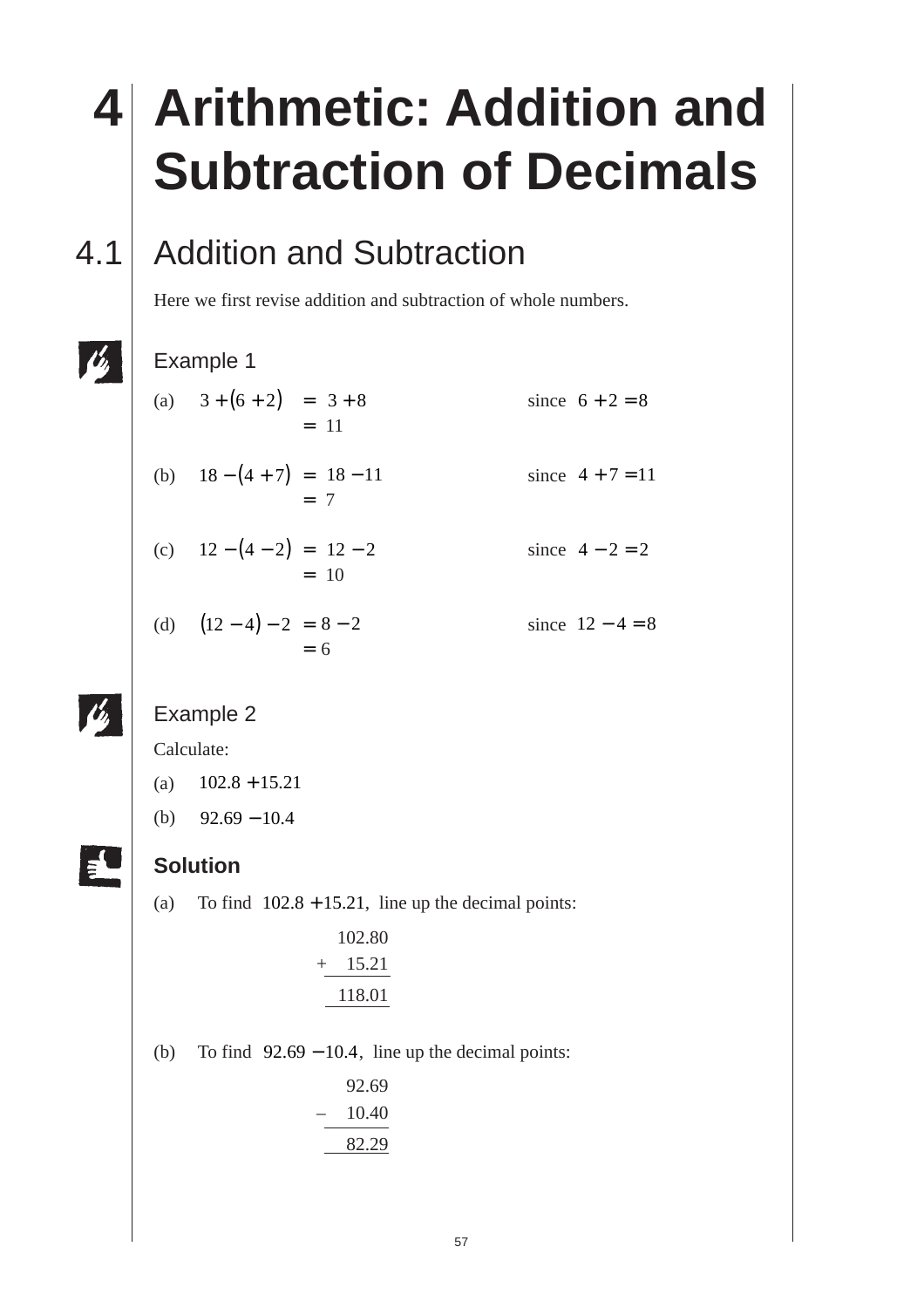MEP Y7 Practice Book A

|    | <b>Exercises</b> |                                                                           |     |              |     |                        |                          |
|----|------------------|---------------------------------------------------------------------------|-----|--------------|-----|------------------------|--------------------------|
| 1. | Find:            |                                                                           |     |              |     |                        |                          |
|    | (a)              | $3 + 5$                                                                   | (b) | $8 + 3$      |     | (c)                    | $9 + 7$                  |
|    | (d)              | $7 + 8$                                                                   | (e) | $7 + 6$      |     | (f)                    | $5 + 9$                  |
|    | (g)              | $14 + 22$                                                                 |     | (h) $18 + 9$ |     | (i)                    | $16 + 15$                |
|    |                  | (j) $21 + 22$                                                             |     | (k) $18 + 7$ |     | (1)                    | $14 + 31$                |
|    |                  | $(m)$ 47 + 9                                                              | (n) | $82 + 6$     |     | (0)                    | $72 + 17$                |
| 2. |                  | Is each of these statements true or false?                                |     |              |     |                        |                          |
|    | (a)              | $3 + 9 = 9 + 3$                                                           |     |              | (b) | $3 - 1 = 1 - 3$        |                          |
|    | (c)              | $8 + 2 + 9 = 9 + 8 + 2$                                                   |     |              | (d) |                        | $14 + 7 + 6 = 7 + 20$    |
|    |                  | (e) $3 + 16 - 3 = 16$                                                     |     |              | (f) | $17 - 10 = 10 - 17$    |                          |
|    | (g)              | $4+16+9=11+16$                                                            |     |              | (h) | $14 + 8 = 8 + 14$      |                          |
| 3. | Find:            |                                                                           |     |              |     |                        |                          |
|    | (a)              | $8 - 5$                                                                   | (b) | $9 - 7$      |     | (c)                    | $7 - 4$                  |
|    | (d)              | $8 - 6$                                                                   | (e) | $15 - 3$     |     | (f)                    | $18 - 5$                 |
|    | (g)              | $28 - 15$                                                                 | (h) | $48 - 26$    |     | (i)                    | $12 - 9$                 |
|    | (i)              | $16 - 7$                                                                  | (k) | $14 - 5$     |     | (1)                    | $32 - 24$                |
|    | (m)              | $122 - 86$                                                                | (n) | $92 - 47$    |     | (0)                    | $57 - 39$                |
| 4. | Find:            |                                                                           |     |              |     |                        |                          |
|    |                  | (a) $3 + (6 - 2)$                                                         |     |              |     | (b) $5-(8-7)$          |                          |
|    |                  | (c) $(3+6)-8$                                                             |     |              |     | (d) $15 - (4 + 2)$     |                          |
|    |                  | (e) $(17-1)-4$                                                            |     |              |     | (f) $23 - (4 - 2)$     |                          |
|    |                  | (g) $5 + (14 - 7) - 3$                                                    |     |              |     | (h) $4+(71-1)+1$       |                          |
|    |                  | (i) $8-(3-2)+5$                                                           |     |              |     | (j) $16 - (8 - 7) - 5$ |                          |
| 5. |                  | Copy these sums and put brackets into each one, so that they are correct. |     |              |     |                        |                          |
|    |                  | (a) $5-8-7=4$                                                             |     |              |     | (b) $6 - 3 + 2 = 1$    |                          |
|    |                  | (c) $5 + 7 - 2 - 1 = 11$                                                  |     |              |     |                        | (d) $14 - 7 - 3 - 2 = 8$ |
|    |                  |                                                                           |     |              |     |                        |                          |

58

## $4.1$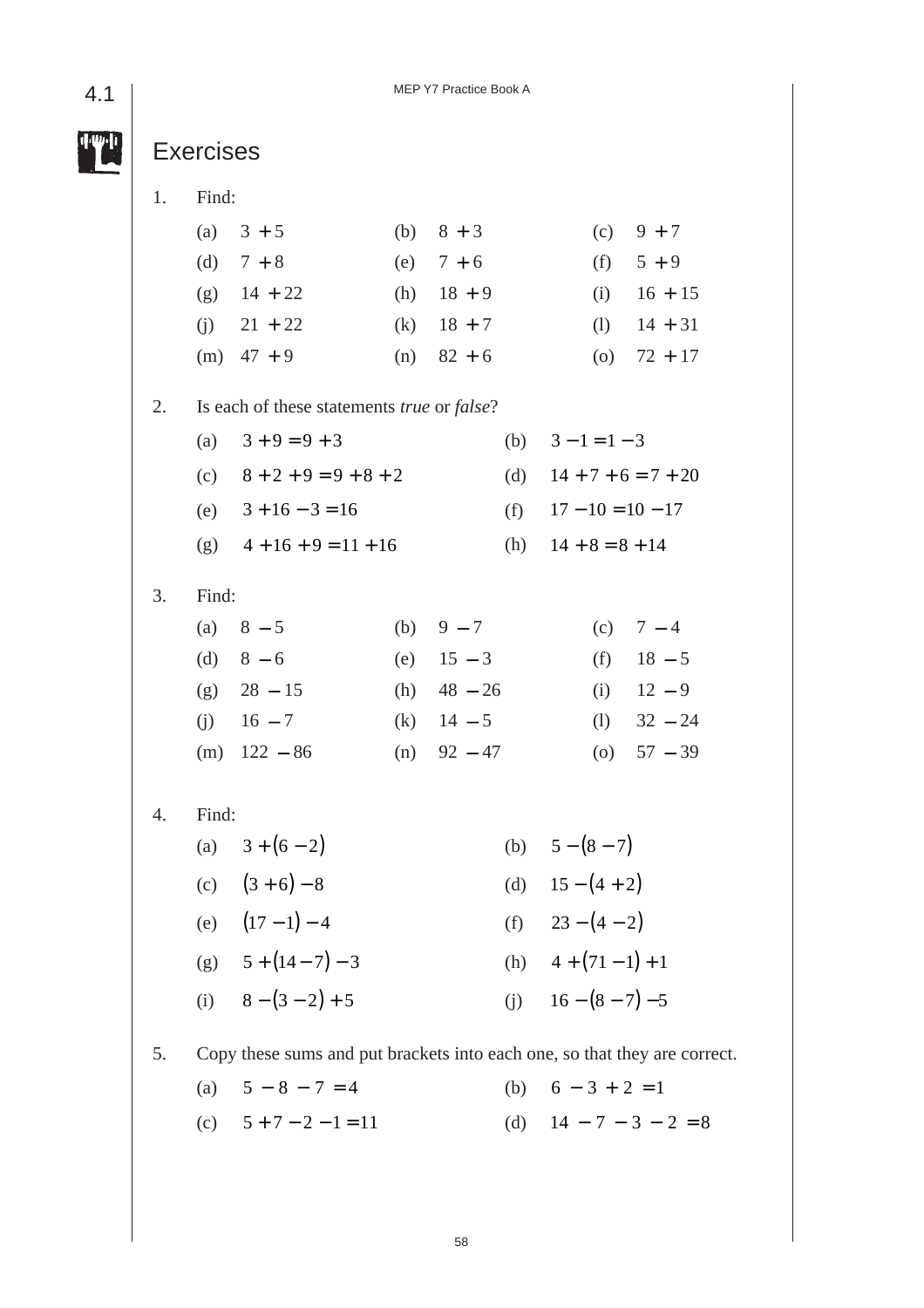6. Find the sum of each set of numbers. (a) 18 and 15 (b) 6, 10 and 24 (c) 42, 33 and 62 (d) 47, 82 and 37 7. Find the difference between each pair of numbers. (a) 18 and 15 (b) 22 and 47 (c) 92 and 46 (d) 57 and 84 8. Miss Sharp teaches 2 classes in one morning. There are 32 children in the first class and 28 in the second. (a) How many children does she teach altogether? (b) How many more children are there in the first class than in the second? 9. There are 22 people on a bus. (a) At the next stop 5 people get off and 12 people get on. How many are now on the bus? (b) At the next stop nobody gets off and the bus leaves with 35 people on board. How many people got on at this stop? 10. This season Ali has scored 12 goals for his team. Last season he scored 18 goals for his team. (a) How many goals did he score in total in the two seasons? (b) What is the difference between the number of goals scored in each season? 11. Jane has 42 CDs. Sarah has 8 fewer than Jane. Nadia has 13 more than Sarah. How many CDs does Nadia have? 12. In one school there are 3 classes in Year 7. One class has 28 children, one has 29 children and the other has 31 children. How many children are there in Year 7? 13. Adam has 126 football stickers and Ben has 192. They need 250 stickers each to fill their albums. (a) How many more stickers does Ben need? (b) How many more stickers does Adam need? (c) How many stickers have the boys got in total?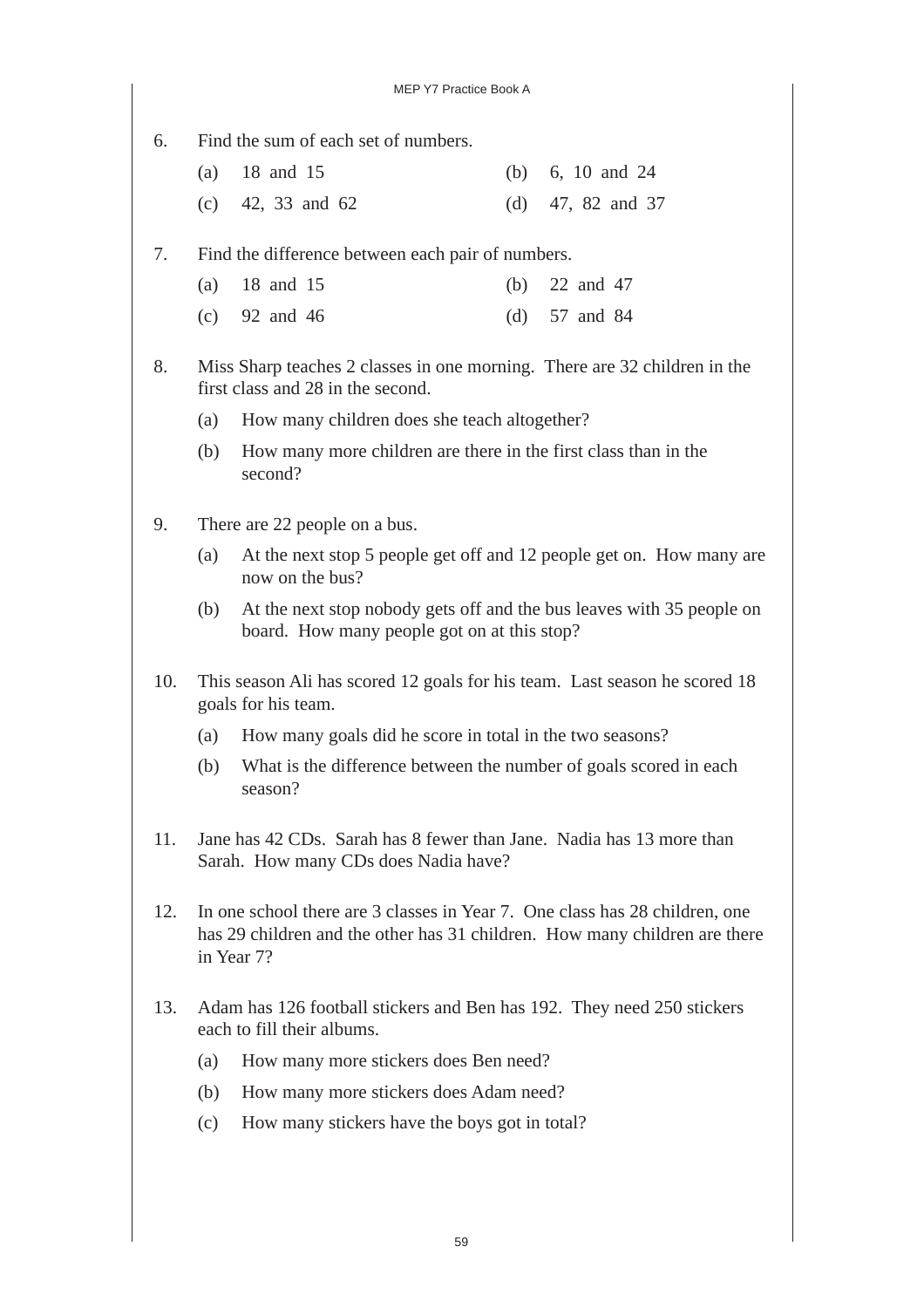- 14. There are 216 cars in a car park. In the next hour, 82 cars arrive and 73 cars leave. How many cars are in the car park at the end of the hour?
- 15. David buys 3 train tickets that cost £18, £46 and £78. How much does he spend altogether?
- 16. Alison goes on holiday on her motorbike. She keeps a record of how far she rides each day.

| Day           |    |    |    |     |
|---------------|----|----|----|-----|
| $Miles$   120 | 38 | 59 | 62 | 119 |

What is the total distance she rides?

17. Use a quick method for each of these sums.

| (a) | $18 + 7 + 12$     | (b) | $108 + 19 + 12$    |
|-----|-------------------|-----|--------------------|
| (c) | $99 + 17 + 11$    | (d) | $17 + 19 + 13$     |
| (e) | $46 + 23 - 16$    | (f) | $128 - 15 - 13$    |
| (g) | $72 + 11 + 38$    | (h) | $19 + 6 - 9$       |
| (i) | $52 + 23 - 12$    | (1) | $16 + 18 - 6$      |
| (k) | $37 + 42 - 2$     | (1) | $68 + 19 + 1$      |
|     | (m) $33 - 7 + 17$ |     | (n) $67 + 18 + 13$ |

18. Find:

|     | (a) $0.3 + 0.6$   |     | (b) $0.8 + 0.1$    |
|-----|-------------------|-----|--------------------|
| (c) | $0.42 + 0.11$     |     | (d) $1.2 + 3.7$    |
|     | (e) $1.46 + 3.42$ |     | (f) $5.7 + 2.4$    |
|     | (g) $6.7 + 3.6$   |     | (h) $5.12 + 8.99$  |
| (i) | $17.2 + 0.42$     |     | (i) $5.6 + 3.21$   |
| (k) | $0.04 + 1.521$    | (1) | $6.3 + 4.72$       |
|     | $(m)$ 18.14 + 3.2 |     | (n) $16.5 + 3.218$ |

19. Find:

| (a) $0.7 - 0.2$ | (b) $0.9 - 0.6$ |
|-----------------|-----------------|
| (c) $1.3 - 0.1$ | (d) $4.2 - 3.1$ |
| (e) $6.9 - 3.5$ | (f) $8.9 - 7.3$ |

4.1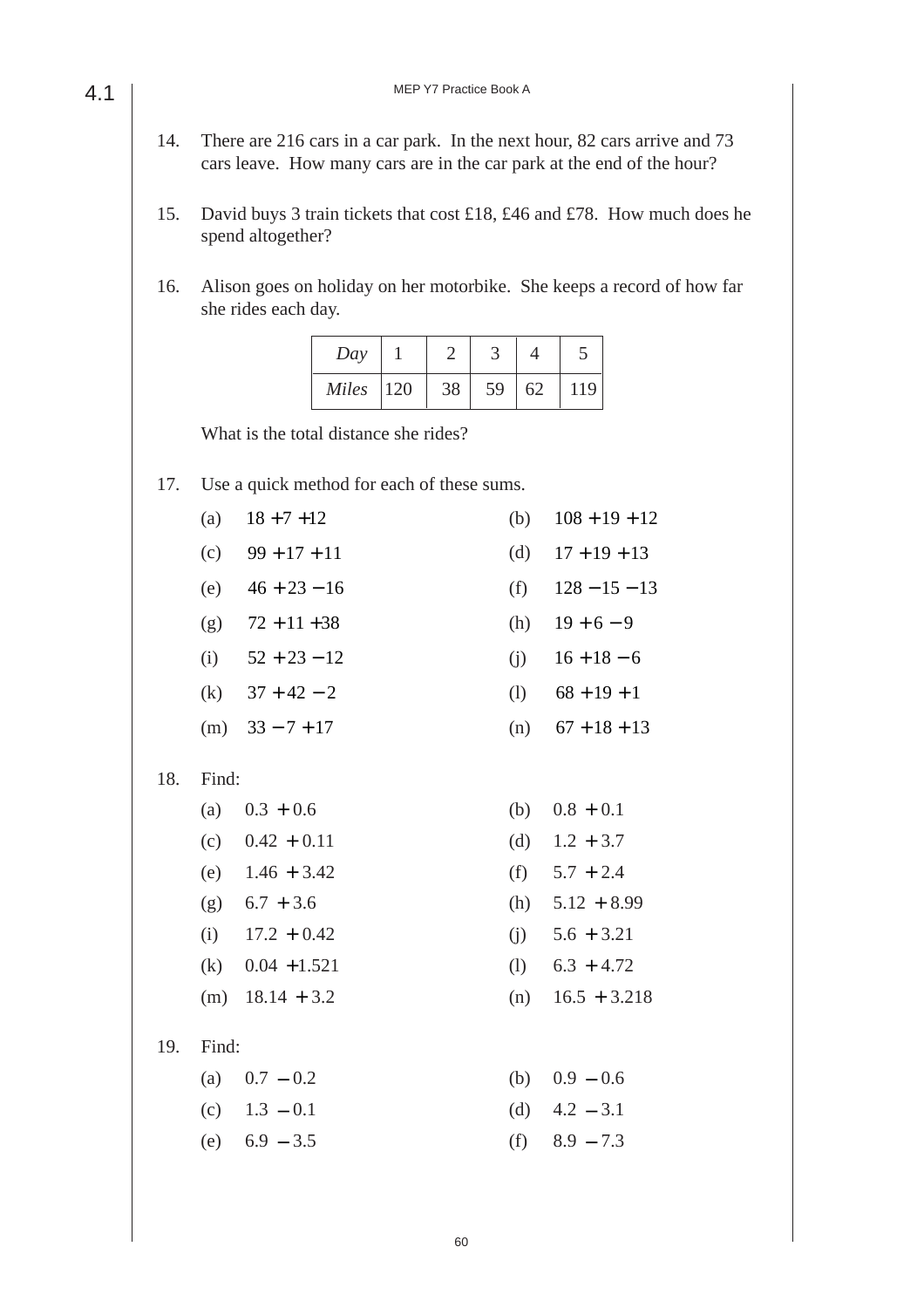| (g) $7.2 - 5.3$   | (h) $6.6 - 4.8$   |
|-------------------|-------------------|
| (i) $19.24 - 8.3$ | (i) $18.62 - 1.7$ |
| (k) $15.2 - 3.46$ | $(1)$ 11.4 – 3.12 |
| $(m)$ 0.7 – 0.04  | $(n)$ 0.88 - 0.49 |

# 4.2 Dealing with Money

#### Example 1

Jason has a £5 note when he leaves home. He spends 27p on sweets in one shop and £3.50 on a book in another shop. How much money does he have left?



## **Solution**

In total, Jason has spent, in £,

0.27 + 3.50 £3.77

So the money he has left is

| 5.00  |
|-------|
| 3.77  |
| £1.23 |

#### Exercises

- 1. (a) Find the cost of:
	- (i) a Choc-Bar and a can of drink,
	- (ii) a packet of crisps and a Bubble-Choc,
	- (iii) a pasty and a can of drink.
	- (b) Sarah spent exactly 67p. What did she buy?
- Choc-Bars 30p Bubble-Choc 35p Crisps 22p Pasty 95p

*TUCK SHOP PRICES* Cans 45p

- 2. Vijay paid for a 36p packet of sweets with a 50p coin. How much change did he get?
- 3. A magazine costs £2.35. How much change would you get from a £5 note if you bought the magazine?